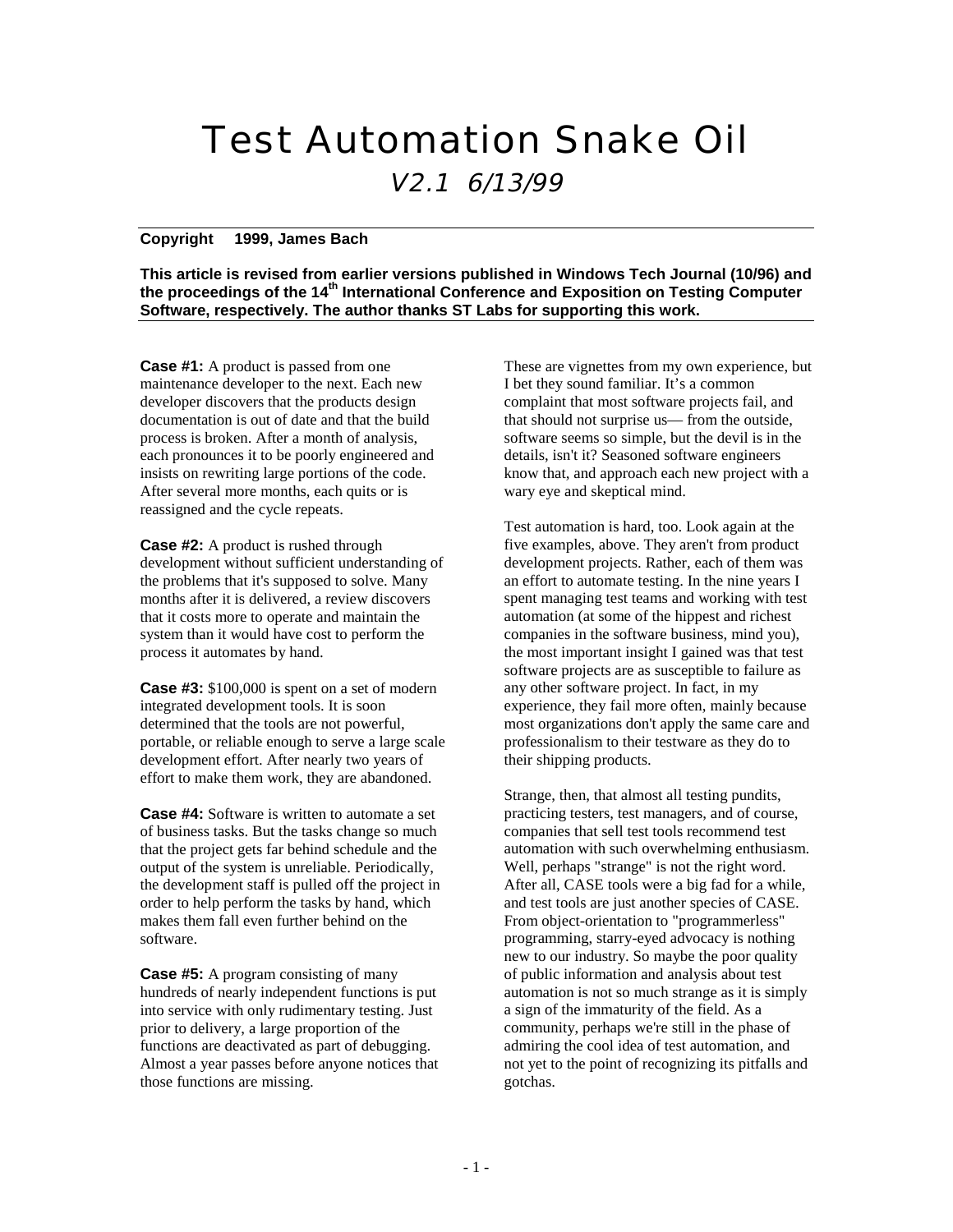Let me hasten to agree that test automation is a very cool idea. I enjoy doing automation more than any other testing task. Most full-time testers and probably all developers dream of pressing a big green button and letting a lab full of loyal robots do the hard work of testing, freeing themselves for more enlightened pursuits, such as playing games over the network. However, if we are to achieve this Shangri-La, we must proceed with caution.

This article is a critical analysis of the "script and playback" style of automation for regression testing of GUI applications.

# **Debunking the Classic Argument for Automation**

*"Automated tests execute a sequence of actions without human intervention. This approach helps eliminate human error, and provides faster results. Since most products require tests to be run many times, automated testing generally leads to significant labor cost savings over time. Typically a company will pass the break-even point for labor costs after just two or three runs of an automated test."*

This quote is from a white paper on test automation published by a leading vendor of test tools. Similar statements can be found in advertisements and documentation for most commercial regression test tools. Sometimes they are accompanied by impressive graphs, too. The idea boils down to just this: computers are faster, cheaper, and more reliable than humans; therefore, automate.

This line of reasoning rests on many reckless assumptions. Let's examine eight of them:

# **Reckless Assumption #1**

## *Testing is a "sequence of actions."*

A more useful way to think about testing is as a sequence of interactions interspersed with evaluations. Some of those interactions are predictable, and some of them can be specified in purely objective terms. However, many others are complex, ambiguous, and volatile. Although it is often useful to conceptualize a general sequence of actions that comprise a given test, if we try to reduce testing to a rote series of actions

the result will be a narrow and shallow set of tests.

Manual testing, on the other hand, is a process that adapts easily to change and can cope with complexity. Humans are able to detect hundreds of problem patterns, in a glance, an instantly distinguish them from harmless anomalies. Humans may not even be aware of all the evaluation that they are doing, but in a mere "sequence of actions" every evaluation must be explicitly planned. Testing may *seem* like just a set of actions, but good testing is an interactive cognitive process. That's why automation is best applied only to a narrow spectrum of testing, not to the majority of the test process.

If you set out to automate all the necessary test execution, you'll probably spend a lot of money and time creating relatively weak tests that ignore many interesting bugs, and find many "problems" that turn out to be merely unanticipated correct behavior.

# **Reckless Assumption #2**

## *Testing means repeating the same actions over and over.*

Once a specific test case is executed a single time, and no bug is found, there is little chance that the test case will ever find a bug, unless a new bug is introduced into the system. If there is variation in the test cases, though, as there usually is when tests are executed by hand, there is a greater likelihood of revealing problems both new and old. Variability is one of the great advantages of hand testing over script and playback testing. When I was at Borland, the spreadsheet group used to track whether bugs were found through automation or manual testing-consistently, over 80% of bugs were found manually, despite several years of investment in automation. Their theory was that hand tests were more variable and more directed at new features and specific areas of change where bugs were more likely to be found.

Highly repeatable testing can actually minimize the chance of discovering all the important problems, for the same reason stepping in someone else's footprints minimizes the chance of being blown up by land mine.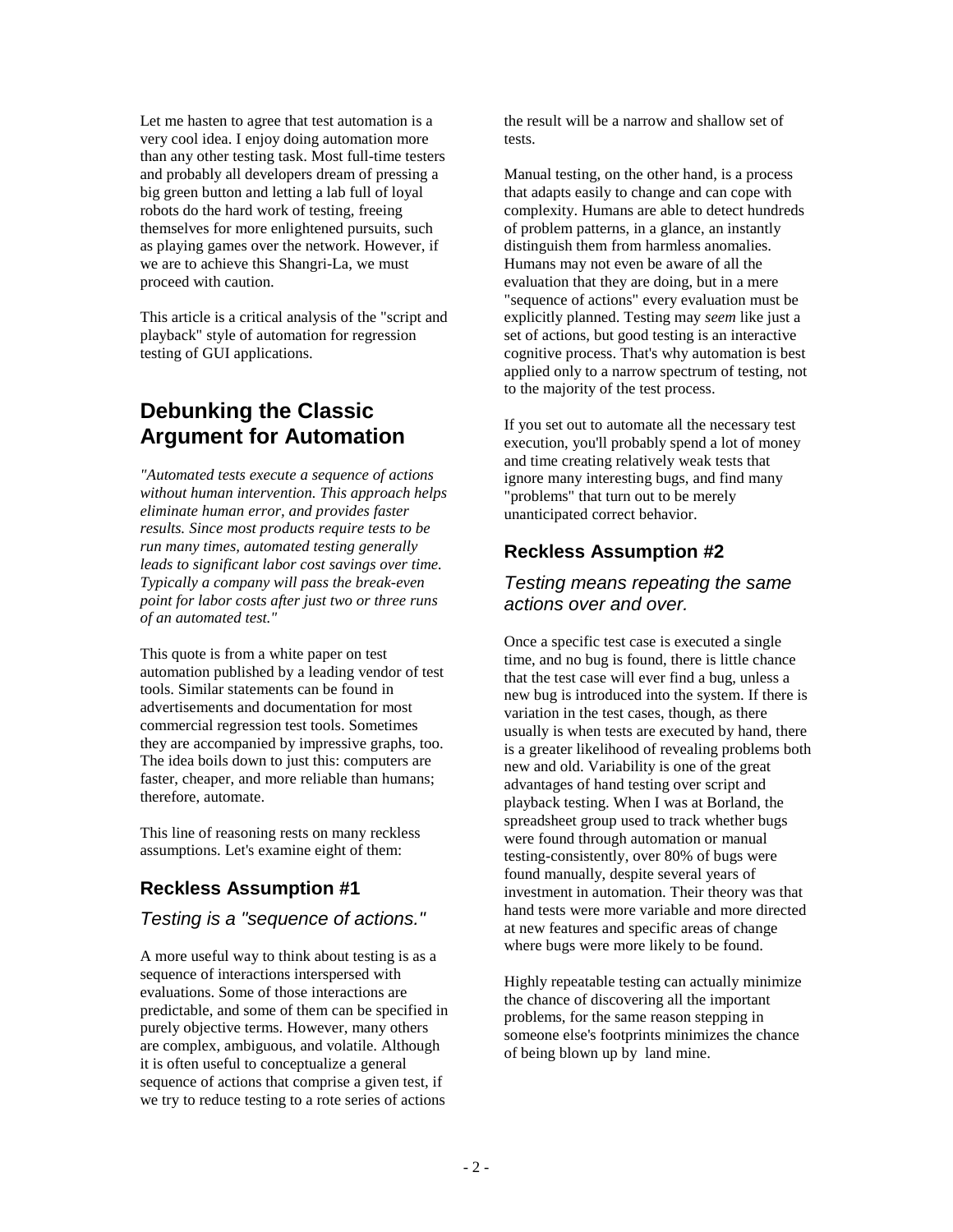# **Reckless Assumption #3**

## *We can automate testing actions.*

Some tasks that are easy for people are hard for computers. Probably the hardest part of automation is interpreting test results. For GUI software, it is very hard to *automatically* notice all categories of significant problems while ignoring the insignificant problems.

The problem of automatability is compounded by the high degree of uncertainty and change in a typical innovative software project. In marketdriven software projects it's common to use an incremental development approach, which pretty much guarantees that the product will change, in fundamental ways, until quite late in the project. This fact, coupled with the typical absence of complete and accurate product specifications, make automation development something like driving through a trackless forest in the family sedan: you can do it, but you'll have to go slow, you'll do a lot of backtracking, and you might get stuck.

Even if we have a particular sequence of operations that can in principle be automated, we can only do so if we have an appropriate tool for the job. Information about tools is hard to come by, though, and the most critical aspects of a regression test tool are impossible to evaluate unless we create or review an industrial size test suite using the tool. Here are some of the factors to consider when selecting a test tool. Notice how many of them could never be evaluated just by perusing the users manual or watching a trade show demo:

- ♦ **Capability:** Does the tool have all the critical features we need, especially in the area of test result validation and test suite management?
- **Reliability:** Does the tool work for long periods without failure, or is it full of bugs? Many test tools are developed by small companies that do a poor job of testing them.
- ♦ **Capacity:** Beyond the toy examples and demos, does the tool work without failure in an industrial environment? Can it handle large scale test suites that run for hours or days and involve thousands of scripts?
- ♦ **Learnability:** Can the tool be mastered in a short time? Are there training classes or books available to aid that process?
- ♦ **Operability:** Are the features of the tool cumbersome to use, or prone to user error?
- **Performance:** Is the tool quick enough to allow a substantial savings in test development and execution time versus hand testing.
- **Compatibility:** Does the tool work with the particular technology that we need to test?
- **Non-Intrusiveness:** How well does the tool simulate an actual user? Is the behavior of the software under test the same with automation as without?

# **Reckless Assumption #4:**

## *An automated test is faster, because it needs no human intervention.*

All automated test suites require human intervention, if only to diagnose the results and fix broken tests. It can also be surprisingly hard to make a complex test suite run without a hitch. Common culprits are changes to the software being tested, memory problems, file system problems, network glitches, and bugs in the test tool itself.

# **Reckless Assumption #5**

## *Automation reduces human error.*

Yes, some errors are reduced. Namely, the ones that humans make when they are asked carry out a long list of mundane mental and tactile activities. But other errors are amplified. Any bug that goes unnoticed when the master compare files are generated will go systematically unnoticed every time the suite is executed. Or an oversight during debugging could accidentally deactivate hundreds of tests. The dBase team at Borland once discovered that about 3,000 tests in their suite were hard-coded to report success, no matter what problems were actually in the product. To mitigate these problems, the automation should be tested or reviewed on a regular basis. Corresponding lapses in a hand testing strategy, on the other hand, are much easier to spot using basic test management documents, reports, and practices.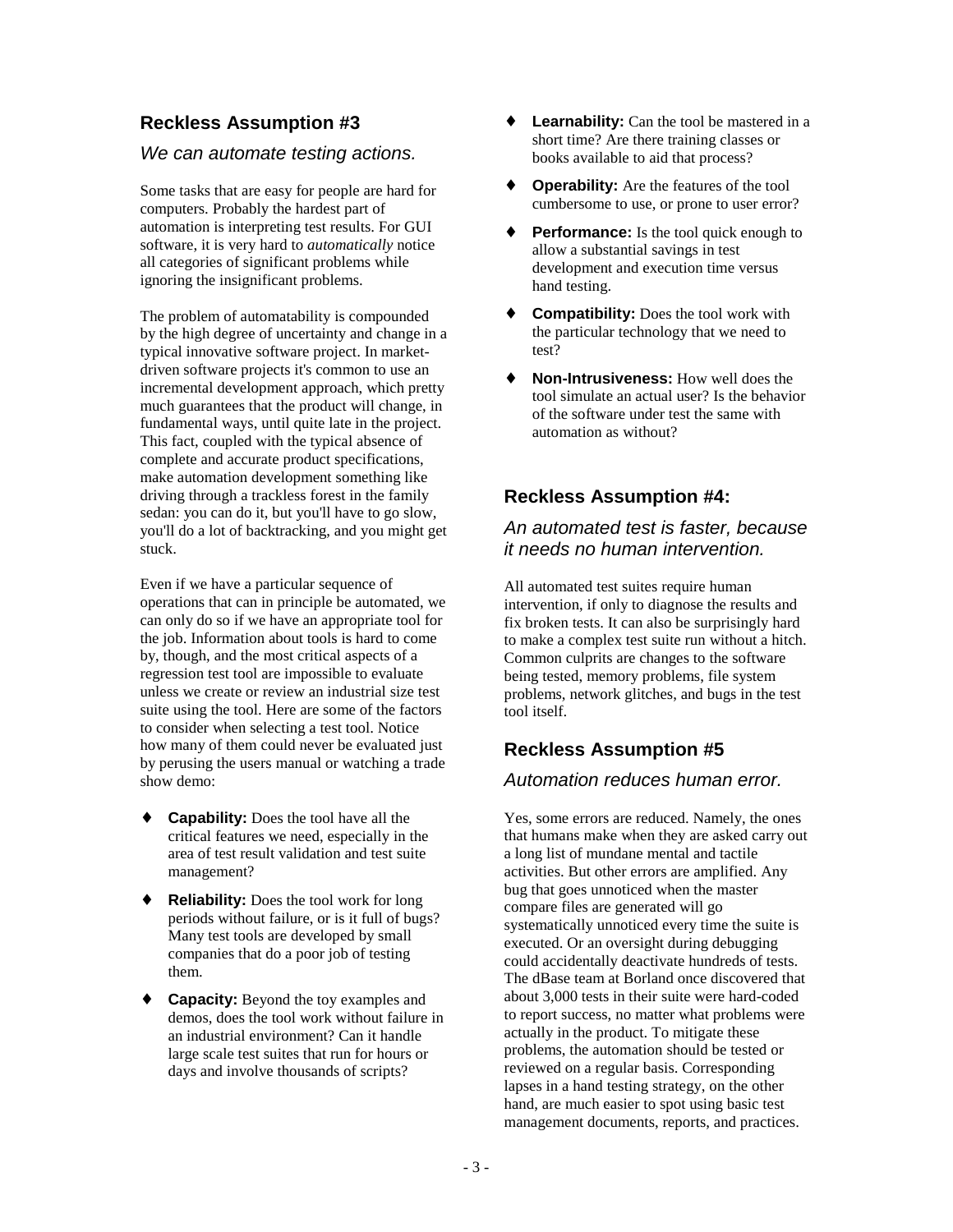# **Reckless Assumption #6**

# *We can quantify the costs and benefits of manual vs. automated testing.*

The truth is, hand testing and automated testing are really two different processes, rather than two different ways to execute the same process. Their dynamics are different, and the bugs they tend to reveal are different. Therefore, direct comparison of them in terms of dollar cost or number of bugs found is meaningless. Besides, there are so many particulars and hidden factors involved in a genuine comparison that the best way to evaluate the issue is in the context of a series of real software projects. That's why I recommend treating test automation as one part of a multifaceted pursuit of an excellent test strategy, rather than an activity that dominates the process, or stands on it own.

# **Reckless Assumption #7**

## *Automation will lead to "significant labor cost savings."*

"Typically a company will pass the break-even point for labor costs after just two or three runs of an automated test." This loosey goosey estimate may have come from field data or from the fertile mind of a marketing wonk. In any case, it's a crock.

The cost of automated testing is comprised of several parts:

- ♦ The cost of developing the automation.
- ♦ The cost of operating the automated tests.
- The cost of maintaining the automation as the product changes.
- The cost of any other new tasks necessitated by the automation.

This must be weighed against the cost of any remaining manual testing, which will probably be quite a lot. In fact, I've never experienced automation that reduced the need for manual testing to such an extent that the manual testers ended up with less work to do.

How these costs work out depend on a lot of factors, including the technology being tested, the test tools used, the skill of the test developers, and the quality of the test suite.

Writing a single test script is not necessarily a lot of effort, but constructing a suitable test harness can take weeks or months. As can the process of deciding which tool to buy, which tests to automate, how to trace the automation to the rest of the test process, and of course, learning how to use the tool and then actually writing the test programs. A careful approach to this process (i.e. one that results in a useful product, rather than gobbledygook) often takes months of full-time effort, and longer if the automation developer is inexperienced with either the problem of test automation or the particulars of the tools and technology.

How about the ongoing maintenance cost? Most analyses of the cost of test automation completely ignore the special new tasks that must be done just because of the automation:

- Test cases must be documented carefully.
- The automation itself must be tested and documented.
- ♦ Each time the suite is executed someone must carefully pore over the results to tell the false negatives from real bugs.
- ♦ Radical changes in the product to be tested must be reviewed to evaluate their impact on the test suite, and new test code may have to be written to cope with them.
- ♦ If the test suite is shared, meetings must be held to coordinate the development, maintenance, and operation of the suite.
- ♦ The headache of porting the tests must be endured, if the product being tested is subsequently ported to a new platform, or even to a new version of the same platform. I know of many test suites that were blown away by hurricane Win95, and I'm sure many will also be wiped out by its sister storm, Windows 2000.

These new tasks make a significant dent in a tester's day. Most groups I've worked in that tested GUI software tried at one point or another to make all testers do part-time automation, and every group eventually abandoned that idea in favor of a dedicated automation engineer or team. Writing test code and performing interactive hand testing are such different activities that a person assigned to both duties will tend to focus on one to the exclusion of the other. Also, since automation development is software development, it requires a certain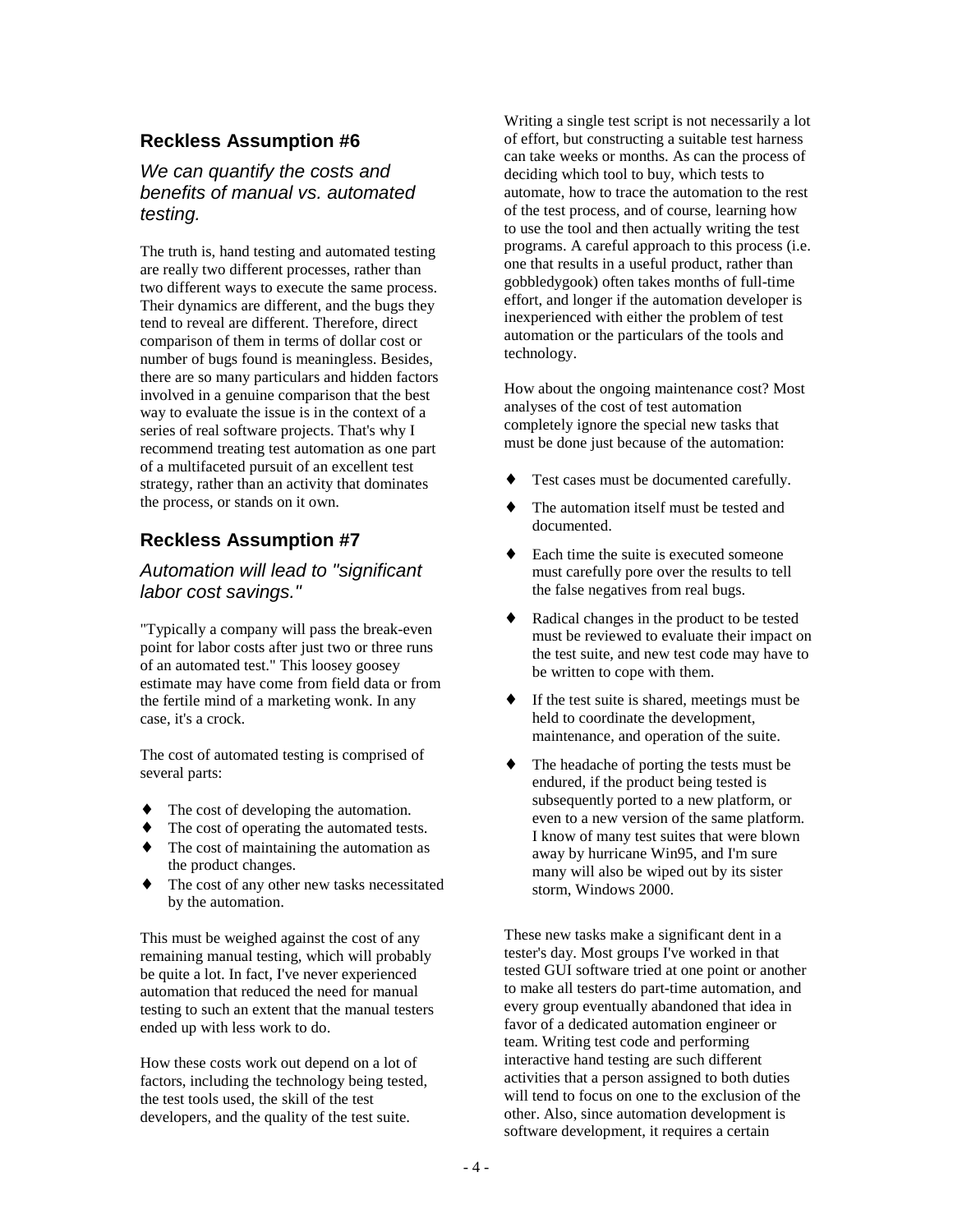amount of development talent. Some testers aren't up to it. One way or another, companies with a serious attitude about automation usually end up with full time staff to do it, and that must be figured in to the cost of the overall strategy.

# **Reckless Assumption #8**

# *Automation will not harm the test project.*

I've left for last the most thorny of all the problems that we face in pursuing an automation strategy: it's dangerous to automate something that we don't understand. If we don't get the test strategy clear before introducing automation, the result of test automation will be a large mass of test code that no one fully understands. As the original developers of the suite drift away to other assignments, and others take over maintenance, the suite gains a kind of citizenship in the test team. The maintainers are afraid to throw any old tests out, even if they look meaningless, because they might later turn out to be important. So, the suite continues to accrete new tests, becoming an increasingly mysterious oracle, like some old Himalayan guru or talking oak tree from a Disney movie. No one knows what the suite actually tests, or what it means for the product to "pass the test suite" and the bigger it gets, the less likely anyone will go to the trouble to find out.

This situation has happened to me personally (more than once, before I learned my lesson), and I have seen and heard of it happening to many other test managers. Most don't even realize that it's a problem, until one day a development manager asks what the test suite covers and what it doesn't, and no one is able to give an answer. Or one day, when it's needed most, the whole test system breaks down and there's no manual process to back it up. The irony of the situation is that an honest attempt to do testing more professionally can end up assuring that it's done blindly and ignorantly.

A manual testing strategy can suffer from confusion too, but when tests are created dynamically from a relatively small set of principles or documents, it's much easier to review and adjust the strategy. Manual testing is slower, yes, but much more flexible, and it can cope with the chaos of incomplete and changing products and specs.

# **A Sensible Approach to Automation**

Despite the concerns raised in this article, I do believe in test automation. I am a test automation consultant, after all. Just as there can be quality software, there can be quality test automation. To create good test automation, though, we have to be careful. The path is strewn with pitfalls. Here are some key principles to keep in mind:

- Maintain a careful distinction between the automation and the process that it automates. The test process should be in a form that is convenient to review and that maps to the automation.
- ♦ Think of your automation as a baseline test suite to be used in conjunction with manual testing, rather than as a replacement for it.
- ♦ Carefully select your test tools. Gather experiences from other testers and organizations. Try evaluation versions of candidate tools before you buy.
- ♦ Put careful thought into buying or building a test management harness. A good test management system can really help make the suite more reviewable and maintainable.
- ♦ Assure that each execution of the test suite results in a status report that includes what tests passed and failed versus the actual bugs found. The report should also detail any work done to maintain or enhance the suite. I've found these reports to be indispensable source material for analyzing just how cost effective the automation is.
- ♦ Assure that the product is mature enough so that maintenance costs from constantly changing tests don't overwhelm any benefits provided.

One day, a few years ago, there was a blackout during a fierce evening storm, right in the middle of the unattended execution of the wonderful test suite that my team had created. When we arrived at work the next morning, we found that our suite had automatically rebooted itself, reset the network, picked up where it left off, and finished the testing. It took a lot of work to make our suite that bulletproof, and we were delighted. The thing is, we later found, during a review of test scripts in the suite, that out of about 450 tests, only about 18 of them were truly useful.